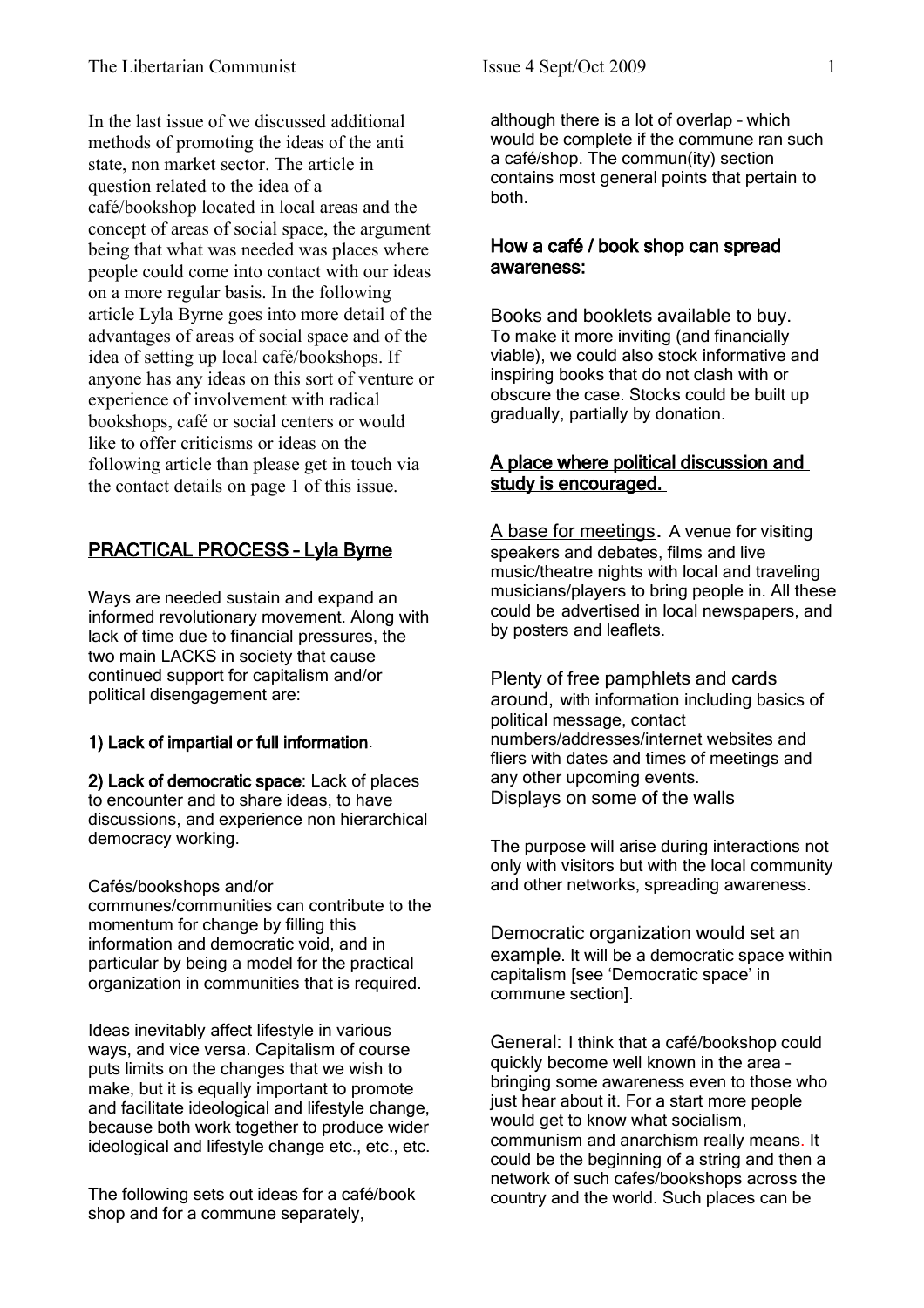cores of activity and mutual support from which political change emanates.

## Socialist communes/local community organization?

Groups and organizations in the anti state, non market sector are communities of sorts within capitalism, although the members tend to be dispersed in space. Organizing as a community increases the efficiency of our work in numerous ways.

A 'commune' or community sharing a space (with private living spaces within that as required) – or in sufficiently close proximity to have more shared facilities/equipment/projects – would enable more mutual help, which would give us more time and energy for spreading ideas. It would also give us further means of doing so in the

following ways:

Democratic space. For now we still have to function within capitalism, and it does intrude; but we can create a democratic space as far as possible, and a great deal more so than people usually experience. This sets up a comparison and the concessions that have to be made and the intrusions themselves become examples to use for showing people how capitalism operates.

Showing the true potential of democracy. Non hierarchical democracy can be used from the outset, and these methods will be demonstrated in managing internal commune/ity affairs and in carrying out interactive projects. This in itself sets an example to all who encounter its workings of what democracy can actually be.

A base for activity. A place for discussion, study and a project centre. A place for members to visit/use facilities/help out. A place for interested people to visit for discussion/study/to help out. Could run a café and bookshop.

Ease of meeting to make decisions and to take action. A venue for events. See café and bookshop notes above which are also applicable to simply having a meeting place. General interactions with the wider community. A commune(ity) is a tangible enterprise, providing a focus of interest. The purpose does not only rely on people attending meetings. The setting up and running of such a project involves numerous interactions locally as well as with wider networks. In the course of this the purpose of the project will naturally be raised, and this will facilitate political conversation. More people may attend meetings as a result.

Concerning finance. Some extra expenditure is to be expected in setting up the venture. However, savings of time and money can be made by sharing of work, facilities, equipment, and bulk buying of some food and other items. If we add to this some self sufficiency from community production of food and other goods, energy efficiency and energy generation – we will make living considerably cheaper. It is possible to be 'off grid' concerning electricity and water, and even to generate extra electricity which can be sold. This would free people up in terms of time that they have to spend working just for money, and may also make extra funds available for various projects. Due to those very financial pressures that we want to rid ourselves of, time and money to spare for political work have been in short supply. Community cooperation is one of the ways that we can change this state of affairs, including by helping to set up more such ventures.

## Escaping capitalism as much as possible.

To practice self sufficiency and sustainability as much as possible within the commune and by sharing/networking with other such groups, is to escape capitalism (and thus also to cease to support it) as much as possible. In particular we can cease to support its large, super powerful, community destroying corporations such as supermarkets, gas and petrol companies and agro business. This is also to set an example. More local production (including clean energy generation) is also an environmentally friendly way to live, enabling us to cut out a lot of packaging, food miles and the generally poisonous and inhumane methods of capitalism. It is also a healthy and enjoyable way to live, combining care for the environment and each other with a variety of activities and shared experience. Interestingly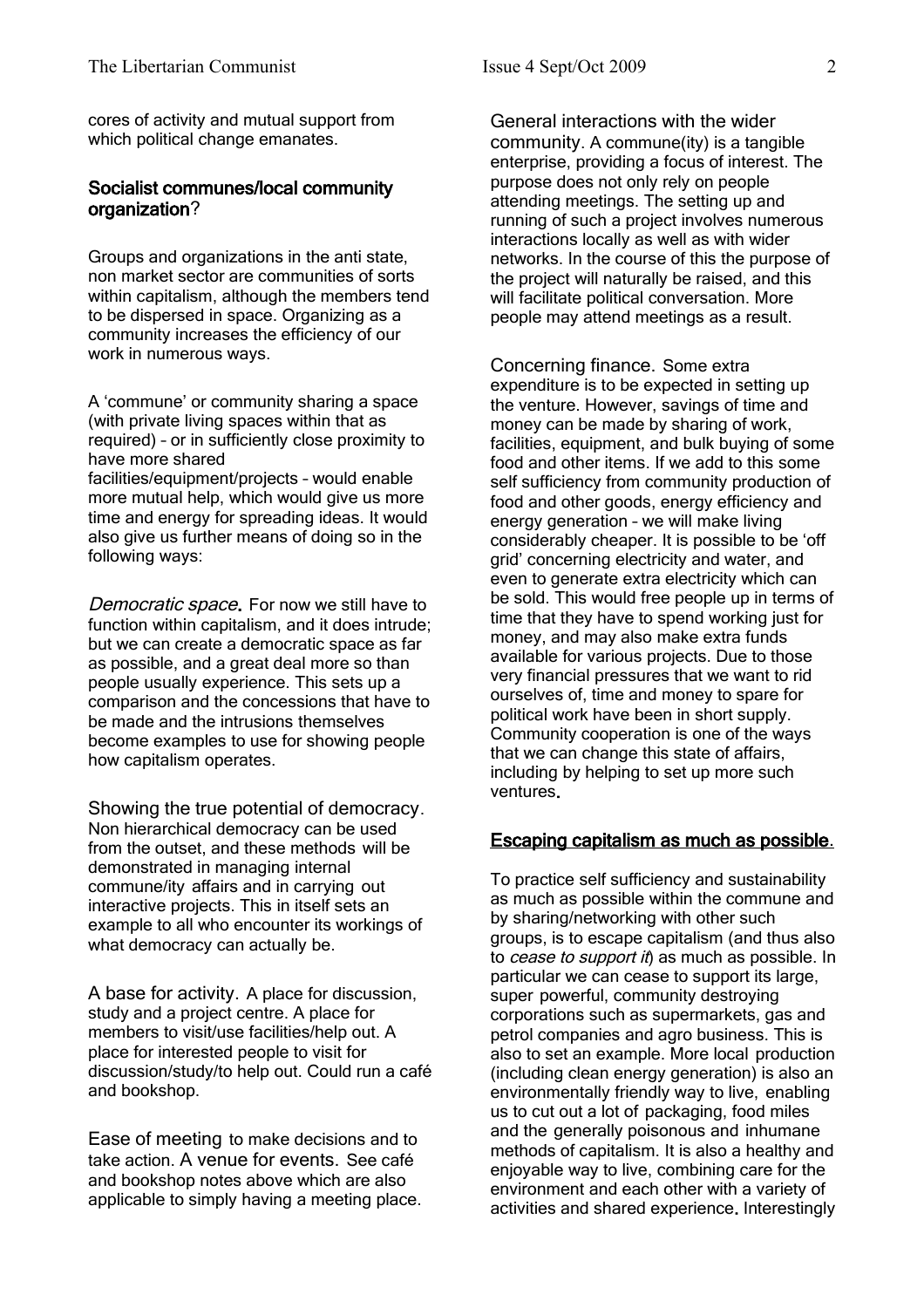– but perhaps not surprisingly - this is where equality based political organization and the enrichment of our environment and communities meet.

Note: I am not against cities [communes] can be in cities] or industry or technology – I do however look forward to them being used for the common good, and I think that many of us would like to be able to do more of that now, and that it is helpful to do it in the ways that we can. Nor am I suggesting that a future society should be made up of small fairly self sufficient communes of the type that we may have in mind today………only that these are one of the means that we can use now to further our cause. Given the choice a lot of people might live in this way – but a moneyless, classless, stateless, cooperative world society will bring and allow for many changes – some of which we may not even have thought of yet.

### Showing that another way is possible.

Demonstrating non-hierarchical democracy, and to some extent common ownership and freedom from money in action as an example for all those who encounter us. We can show how non-hierarchical cooperation works and point out how it would work even better in fully revolutionized society. Enough people following this example means the end of capitalism.

That capitalism isn't the only system is a huge revelation to most people. That we can manage far better without systemic hierarchy is another huge revelation. We can show that another way is not only workable, but vastly more suited to providing benefit to humanity. To practice common ownership, cooperation without financial transactions, equality and democracy as much as possible within capitalism is to get this new way started in as many ways as possible.

Building a functioning non hierarchical democratic foundation. This increases the movement of ideological and lifestyle transformation contributing to it becoming a

majority movement. Coherent, equality based communities that can transfer to a world of common ownership without massive change and upheaval will also provide some much needed stability in a transition period. They would simply have to take any vestiges of financial arrangement out of the system.

## Communes/ities can help to protect and develop our environment and our

humanity NOW in the ways that we want to, as well as being part of the change that is needed to free ourselves from the real dark ages of capitalism. These two necessarily go together. We will not have successful revolution without a living environment and appreciation of what is truly valuable in human relationships. Communities that prove the benefits of freedom from capitalism are where a new society can take root and flourish; and the growth and seeding of such communities will contribute to revolution being as peaceful as possible, by enabling the most healthy transition.

Such communities require work and commitment, but I think that the benefits are many and become clearer to everyone as the community is established. There are particular challenges involved in having a greater degree of communal living – but we face challenges in our lives which ever way we may turn; and the challenges of non hierarchical communication and cooperation involve recovering and developing the skills that we need. Democracy is a process and to use it wisely takes practice.

Along with other efforts, such communities can be an efficient way of creating and expanding a vibrant movement - and may be necessary for a successful revolution.